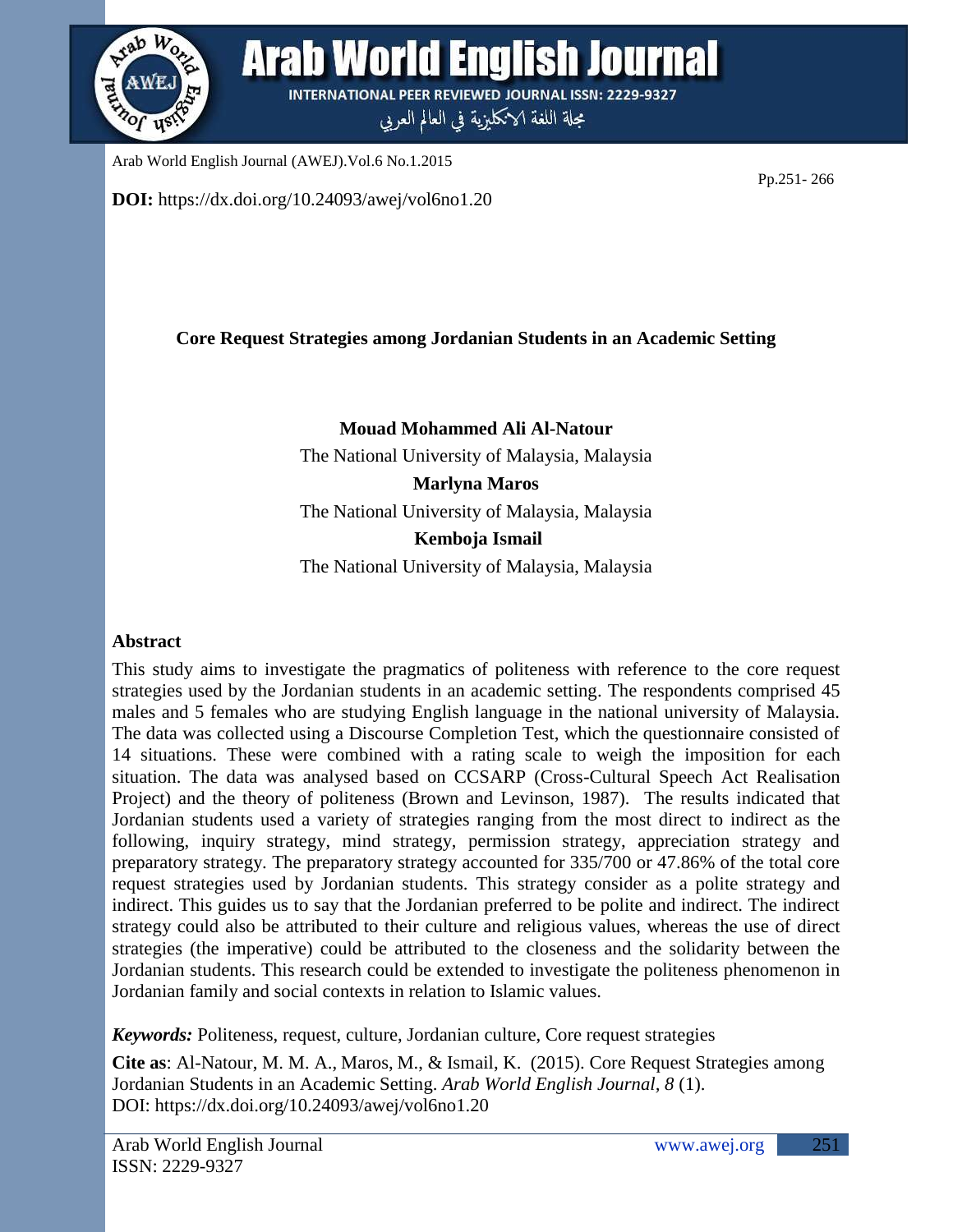#### **I Introduction**

Speakers of any language encounter situations in real life in which pragmatic competence comes into play. Making requests is one of these situations. This speech act is very situationdependent. The speakers need to know how to perform the speech act taking into consideration such aspects as the hearer, the relationship with the hearer, the topic, the purpose of the speech, and the appropriate linguistic forms. Understanding different cultures is a very important factor in communicating successfully with other people from around the world. Misunderstanding a request sometimes leads to problems and causes negative reactions. For example, if an Arabicspeaking student requested a pen his fellow student for a pen in the class by saying, in English, "I want your pen for a moment" it may appear that he is obligating his classmate to give him the pen, and it may be considered an impolite request. When this sentence is expressed in Arabic it does not have the above connotations, but because the requestor does not know that, "Could I please borrow your pen for a moment", is a better way a misunderstanding could occur.

In the case of Jordanian students, misunderstandings may occur when they transfer their Arabic request strategies to other languages such as English or Malay, so the meaning of their requests may then be misunderstood or unacceptable to others. This phenomenon arises because speakers from different cultures hold differing degrees of politeness. Their sensitivity to social variables, also differ which affect their request realization and performance in terms of the content of strategies (Shazly 1993 cited in Eryani, 2007; Al-Ammar, 2000). The findings of Umar (2004), support this view by demonstrating that Arab students of English, even at advanced levels, tend to fall back on their cultural background when formulating their request strategies.

In light of the foregoing discussion, this present study aims to explore the aspects of pragmatics in requests made by Jordanian students in an academic setting. In particular, it aims to investigate politeness strategies in the requests that these students prefer during interactions in a non-native English- speaking country, in this case Malaysia. In this study, the students were provided with a situational questionnaire combined with a rating scale for weighing the imposition of each situation.

In addition to exploring the preferred request strategies used by Jordanian students, this study also investigates the possible causes of misunderstanding which may occur between them and the interlocutors of different cultural backgrounds such as those from Malaysia and other foreign students studying in Malaysia. These include Jordanian students, lecturers and staff of the Malaysian universities. There are students from different nationalities could also communicate with Jordanian, such Indian, Iranian, Pakistanis, and Chinese.

### **II Background to the Study**

Arabic, an official language of the Jordanian society, is spoken in various dialects in Jordan. People in this country still practice Muslim-Arab values which encompass all aspects of their lives. The flood of greetings and ritual wishes heard in an encounter between two Jordanians is amazing. A simple 'thank you' is substituted by a host of expressions of gratitude and many prayers: *mashkuur* which means 'thanks'; *(?alla)* yi *Tiik ?il 'aafyih* which is translated as 'May Allah provide you with the best of health'; *(walla) maa qassart* which means 'You did your best for me'; and *alla yijzaak/yijziik ktheir and jazaaka allaahu khayran*, which are all forms of 'May Allah bless you'. This verbal generosity, wrapped in a predominantly religious discourse, is well-documented in manuals and travel guides pertaining to the Jordanian society.

In research on culture, many scholars relate politeness with the notion of high and low context cultures. According to Hall (1976), Arab culture is considered to be high context (i.e., less direct) and American culture is low context (i.e., more direct). Hall's study continues to be used by some communication scholars, in part because his study makes complex differences in communication understandable. Additionally, empirical research has supported many of Hall's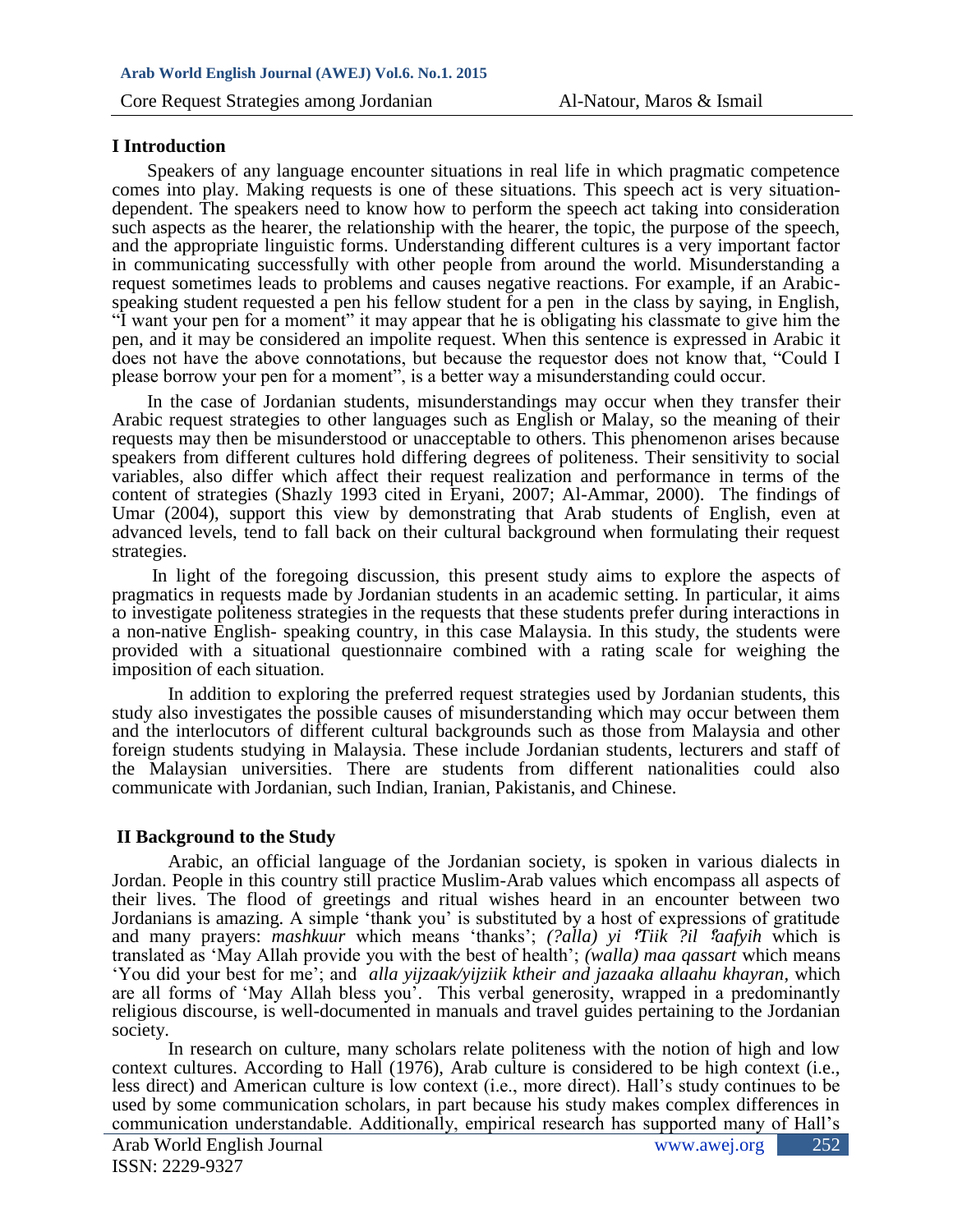contentions (Gudykunst, Matsumoto, Ting- Toomey, Nishida, Kim, & Heyman, 1996). According to Cohen (1990), Arabic language reflects a high-context culture in which "what is not said is sometimes more important than what is said" (p. 42). English, on the other hand, reflects a low context culture in which "words represent truth" (Hall, 1976: 42). Cohen (1990: 43), points out that in Arabic culture directness is much disliked and great pains will be taken to avoid saying 'no'. He further states that "circumlocution, ambiguity, and metaphor help to cushion against the danger of candor" (p. 43) since a refusal will cause embarrassment.

One of the most important explorations of politeness research can be found in the work of (Brown and Levinson, 1987). The distinction made by Brown and Levinson (1987: 63), between positive and negative politeness leads to another important distinction, that of positive and negative politeness societies. 'Positive face' refers to every individual's basic desire to be wanted. In contrast, the 'negative face' represents the want of every actor that his or her person be unimpeded, or in other words, it is related to the desire for freedom from impingement. Brown and Levinson argue that England, for example, can be seen as a negative politeness society when compared to America. Al-Khatib (2001), assumes that Arab society in general, and Jordanian society in particular, is a positive politeness society when compared to England. El-Shazly (1993), in her study of the request strategies in American English, Egyptian Arabic, and English as spoken by Egyptian second language learners, shows that Arab societies express a high tendency towards using conventional indirectness which depends on the use of interrogatives. Most of the previous Arabic studies reviewed in this study show that Arabic societies prefer to be indirect in their requests: they try to be polite by using strategies which could be acceptable to others and make them react politely to them.

Abdul Sattar's (2009), study indicates that 'can/could' is clearly the most prominent modal used by Iraqi postgraduate students to make requests. This means that the respondents prefer to use a preparatory strategy in their requests. Using 'can or could' indicates that they are polite students, and it evidently shows that they like to use indirect requests in their speech. In addition, they also prefer to use the supporting moves (internal and external modifiers) such as, grounders and imposition minimizers in their requests, which make the requests more acceptable.

Al-Ammar's (2000), study reveals that native speakers of English and Saudi students change their requestive behaviour according to the social situations once they communicate with their communities. Directness increases with decreasing social distance and power between the interlocutors. The findings also indicate that English shares with Arabic a rich set of requesting strategies. This finding lends support to the issue of universality in speech act behaviour. Umar (2004), conducted a sociolinguistic investigation into the request strategies used by advanced Arab learners of English as compared to those strategies used by native speakers of English. It was found that native speakers of English used more semantic and syntactic modifiers, such as, "Excuse me sir, could you please lend me you dictionary for a while", than their Arabic counterparts due to the linguistic superiority of the native speakers group. Moreover, the study demonstrated that Arab students might fall back on their cultural background when formulating their request strategies.

The current study focuses on the pragmatics of politeness in the core request strategies among Jordanian students in an academic setting. It is hoped that the research findings of this study will sensitive speakers of other cultures towards core request strategies used by Jordanians in their requests leading to more successful communication with the Jordanians in the future.

### **III Theoretical Framework**

The authors believe that the abstract notion of 'face', which is central to their model, is universal (Brown and Levinson, 1987: 13). Nevertheless, in any particular society, face is expected to be the subject of much central elaboration. It is subject to cultural specifications of many sorts: what acts threaten face, which persons have special rights to face-protection, and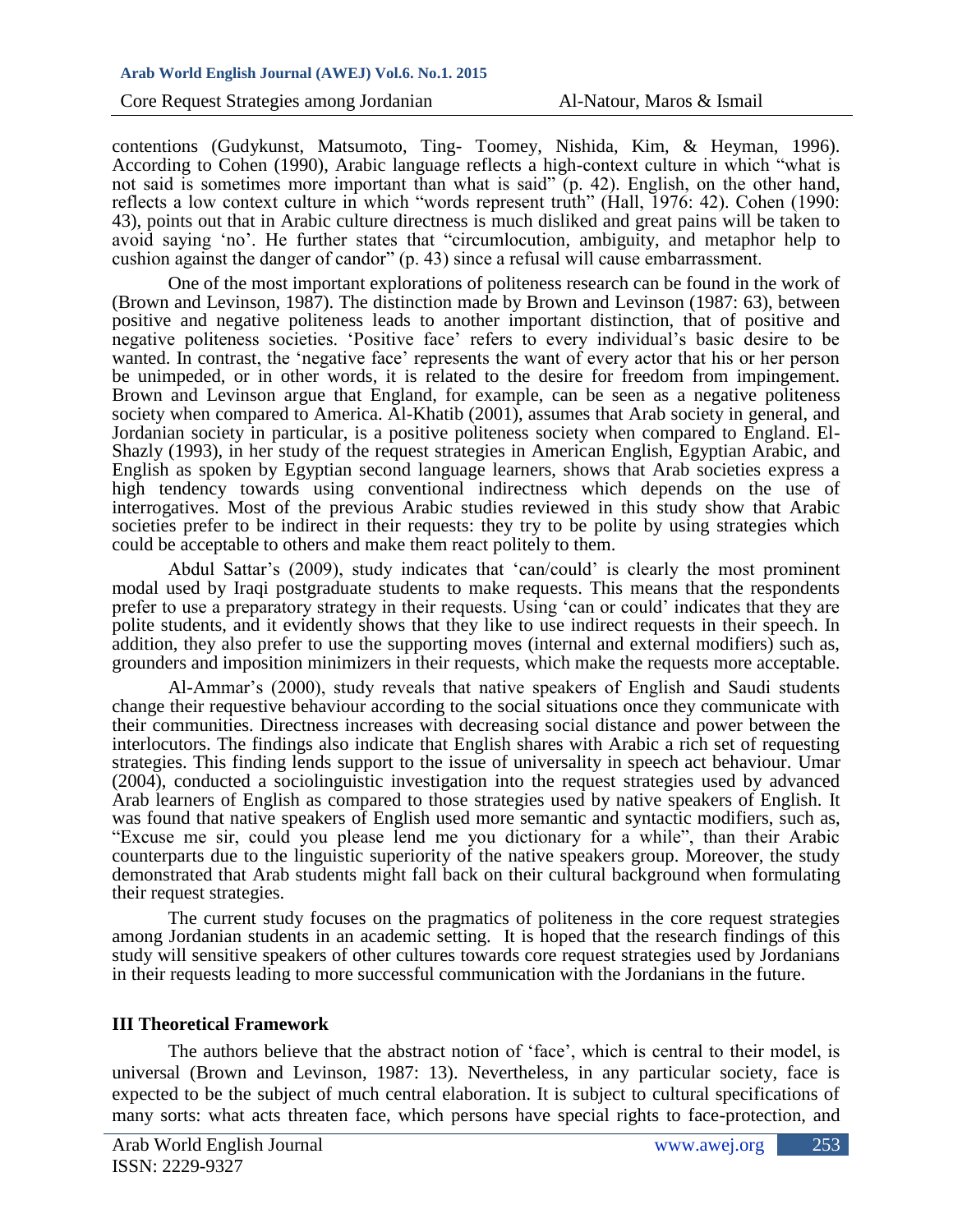Core Request Strategies among Jordanian Al-Natour, Maros & Ismail

what kinds of personal styles are especially appreciated. Thus, despite its universality, the actual manifestations of politeness or the ways to realize politeness and the standards of judgement differ across cultures. Such differences need to be traced to the origin of the notion of politeness in each culture. Based on the types of face that Brown and Levinson (1987: 13), explored, researchers are able to identify which strategies showing a positive or a negative face according to the subjects' responses. It is reasonable to use Brown and Levinson's (1987), theory in this study because it successfully reflects the universality of the politeness phenomenon among societies all over the world. While some researchers have criticized (Brown and Levinson's, 1987) politeness theory, such as Locher and Watts (2005), for the missing of the contextual analysis; overall it is still applicable for enabling the researcher to analyse the politeness strategies that could be used in different cultures. Therefore, in this study, the researcher adapts this theory to analyse the pragmatics of politeness found in the core request strategies among Jordanian students in an academic setting.

At the centre of any work on politeness is the so called "face". It is exposed throughout interaction which consists of a set of common interactional events –termed 'face-threateningacts' FTAs (Brown and Levinson, 1987). These FTAs include acts such as criticizing, disagreeing, interrupting, imposing, asking for a favour, or requesting for information or goods. A simple request for information such as, asking the time threatens the hearer face. The requestor presumes right of access to the hearer's time, energy, and attention. When 'performing' (phrasing) FTAs, speakers commonly draw upon linguistic politeness routines so as to defray or mitigate the face- threatening aspect. Phrasings such as: "Could you lend me your pen please" typify verbal interchange rather than: "I want your pen for a moment". Figure 1 below models the options (strategies) available to actors faced with performing a speech act they deem facethreatening.

### **Figure 1. Possible strategies for performing a FTA (Brown and Levinson, 1987: 69)**



Brown and Levinson (1987: 69), state that there are two basic aspects of face 'wants': positive face and negative face. Positive face refers to every individual's basic desire for their public self-image to be shown in engagement with, ratification by, and appreciation from others. In other words, this is 'the want to be wanted'. Negative face represents the want of every actor that his or her person be unimpeded or, in other words, it is related to– the desire for freedom from impingement. Positive politeness tactics thus address or invoke others' positive face wants, which are palliated through the demonstration of esteem. Negatively polite constructions contend with negative face, by demonstrating distance and circumspection. In order to protect the mutually vulnerable face needs and minimize the negative effects, the speaker will select the most appropriate strategy of the five strategies in the above figure by assessing the situations at hands and taking three general social variables into consideration: (1) the social distance (D) between the speaker and addressee; (2) the relative power (P) of the speaker and addressee; and (3) the ranking of the imposition (R). The weight of the imposition (W) is measured by the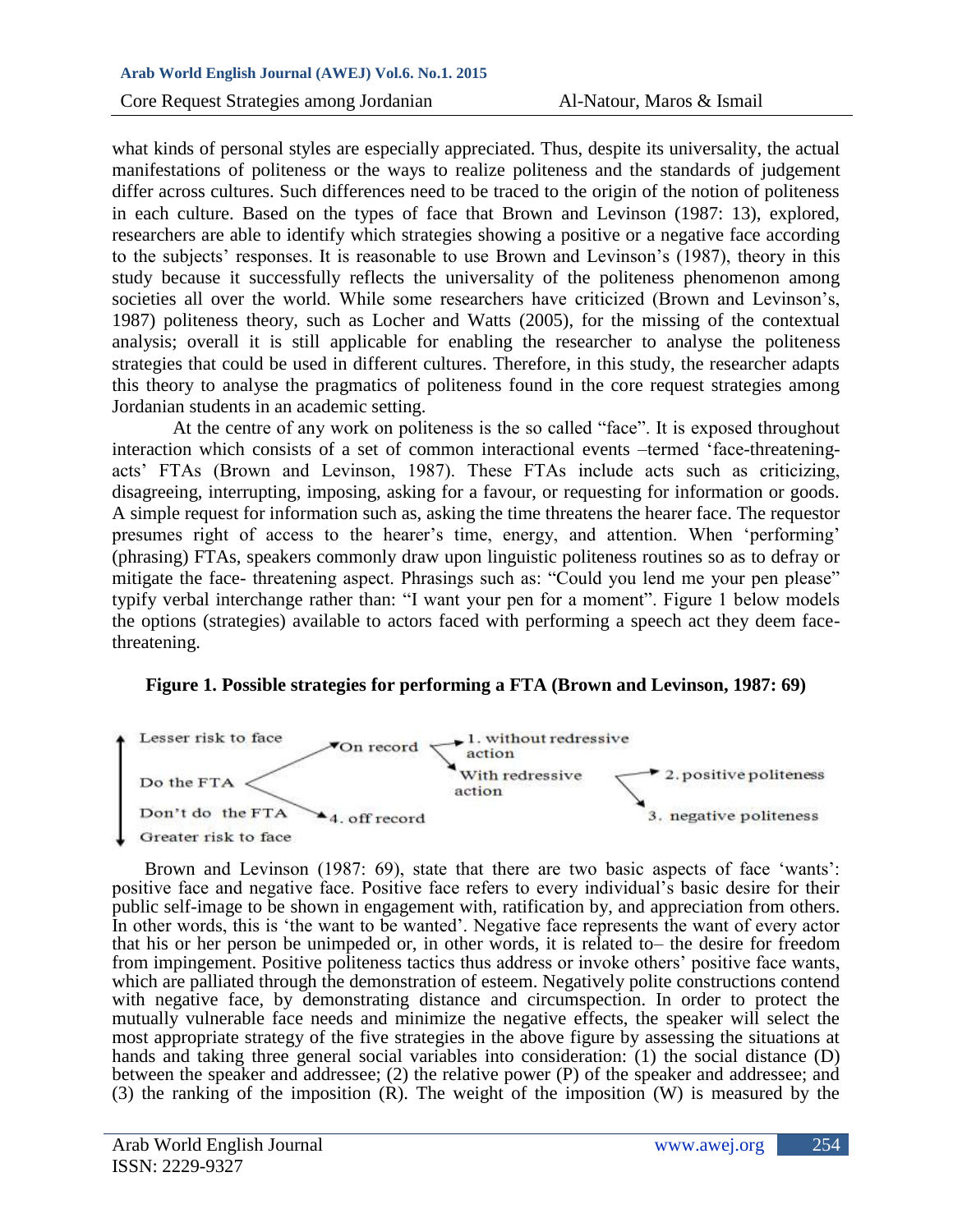formula  $W = D+P+R$  Brown and Levinson (1987). So eventually, the single index W becomes the motive for the selection of one of these five strategies (Brown and Levinson, 1987: 74-76).

In research on the structures of speech acts, requests have been frequently analysed in terms of discourse sequences consisting of 'head acts' and 'supportive moves'. According to Blum-Kulka et al (1989), head acts refer to the request proper or the main strategy employed to make the request while supportive moves are the peripheral elements and refer to the pre or post-posed moves or strategies that accompany the head act, to better account for the structure of requests. Request head acts are classified according to a directness continuum. Blum-Kulka et al's (1989), classification of request head acts includes three levels of directness: direct strategies, conventionally indirect strategies, and non-conventionally indirect strategies. Five head acts are considered direct (mood derivable, performative, obligation statement, need/ want statement), and two are considered conventionally indirect (query preparatory, suggestory formulae). Nonconventional indirectness, such as (hints), which are a form of or, in cases of extreme imposition, they can choose not to perform the FTA altogether.

Internal modification includes mitigators which soften direct requests and comprise both lexical (diminutives, please, mental verbs such as ethnic/believe) and syntactic conditional, imperfect mitigation. External modification includes optional supportive moves that modify the head act such as, "*I was sick and tired two days ago,* could you give me a make-up exam, Prof Mohammad." The classifications of the internal and external modifications are explained as the following:

#### *1 Internal Modification*

Internal modifications are classified in (Blum-Kulka et al, 1989) CCSARP coding scheme as supportive moves in order to mitigate (downgraders) or enhance (upgraders) the illocutionary force of the request. The classification of external modifications is as follows:

### i. *Downgraders***:**

Syntactic Downgraders:

- \_Play-down (e.g. "I was wondering if I could join your study group.")
- Conditional (e.g. "... if you have time.")

Lexical/Phrasal Downgraders:

- Politeness marker (e.g. "Can I please have an extension on this paper?")
- Embedding (e.g. "It'd be great if you could put this on the door.")
- Understate (e.g. "If you have a minute, could you help me with this stuff?")
- \_Appealer (e.g. "I need your computer to finish my assignments, okay?")
- Downtoner (e.g. "Is there any way I could get an extension?")
- Consultative Device (e.g. "Would you mind lending me a hand?")

#### ii. *Upgraders*:

 - Adverbial intensifier (e.g. "I would be most grateful if you could let me use your article.")

# *B. External Modifications*

External modifications are classified in (Blum-Kulka et al, 1989) CCSARP coding scheme as supportive moves that may be attached either before or after the head act to mitigate the illocutionary force of the request. External modification might serve to either soften or emphasize the force of the whole request. The classification of external modifications is as follows: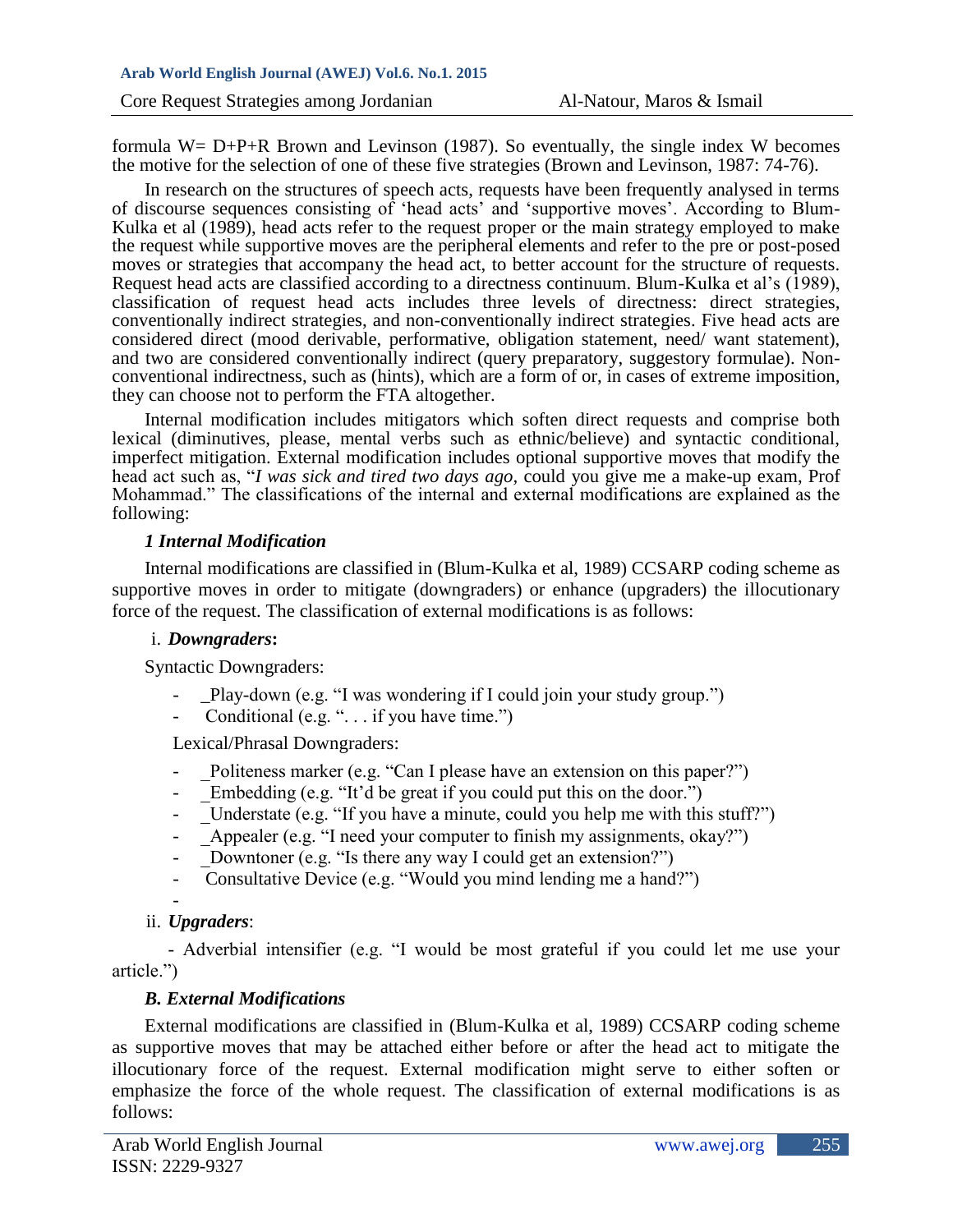- Preparator (e.g. "Hey, you had this management class, right?")
- Grounder (e.g. "I wasn't in class the other day because I was sick.")
- Disarmer (e.g.  $\lq$  know this is short notice")
- \_Promise of Reward (e.g. "I'll buy you dinner.")
- Imposition Minimizer (e.g. "I will return them in an orderly fashion.")
- Sweetener (e.g. "Today's class was great.")
- $\Box$  Pre-pre strategy (e.g. "Hello sir, how are you today?...")
- Appreciation (e.g."I would appreciate it.")
- Self introduction (e.g. "Hey, I'm in your politics class.")
- Confirmatory strategy (e.g. "I would be grateful if you could help me.")
- \_Getting a pre-commitment (e. g., "Could you do me a favor? ...").
- Apology (e.g. "I'm sorry I can't give you the lesson on Monday.")

In this study, the Blum-Kulka et al (1989), analysis framework is used to identify the preferred core request strategies used by Jordanian students in an academic setting, the discussion and findings concentrate on the core request strategies rather than discussing the requests' supporting moves and alerters, which is defined as the opening elements preceding the actual requests, such asterms of address or attention-getters as 'hi, hello'.

# **IV Research Design**

This study uses a framework that has been used in some of the most important studies of speech acts and requests in particular. The Cross-Cultural Speech Act Realization Project (CCSARP) (Blum-Kulka, House, & Kasper, 1989) has been the most extensive cross-cultural study of speech acts to date. It investigates two speech acts, requests and apologies, across seven different languages and cultures—four varieties of English (American, Australian, British, and Canadian), Danish, German, and Israeli—in the same 16 social situations: 8 for requests, and 8 for apologies.

In introducing the CCSARP, Kulka et al. (1989: 18), propose nine types of strategies for core requests, from the most direct to the most indirect: mood derivable, performatives, hedged performatives, obligation statements, want statements, suggestory formulae, query preparatory, strong hints, and mild hints. Among these request strategies, three levels of directness can be identified. Referring to the strategies in the above order, the first five strategies are considered direct while the sixth and seventh strategies are regarded as conventionally indirect. The last two strategies are viewed as non-conventionally indirect strategies. In addition to classifying requests by directness or indirectness, the CCSARP also makes the following distinctions regarding request strategies: hearer-oriented; speaker-oriented; inclusive, in which hearer and speaker are both included; and impersonal, when neither speaker nor hearer is mentioned.

50 Jordanian students participated in this research by filling out the DCT questionnaire. 700 request utterances were obtained (14 x  $50 = 700$ ). The method of data collection of this study is the elicitation method. A DCT written questionnaire used to obtain data with a transcription. The DCT combined with a self-assessment method, namely, a rating scale that the respondents were asked to use to rate the imposition of their requests on a 5-point scale, with 5 being the highest. The students were invited to answer the questionnaire form in a lecture hall. I distributed the questionnaire to them then requested them to answer it. After they complete answering the form, I collected it from them.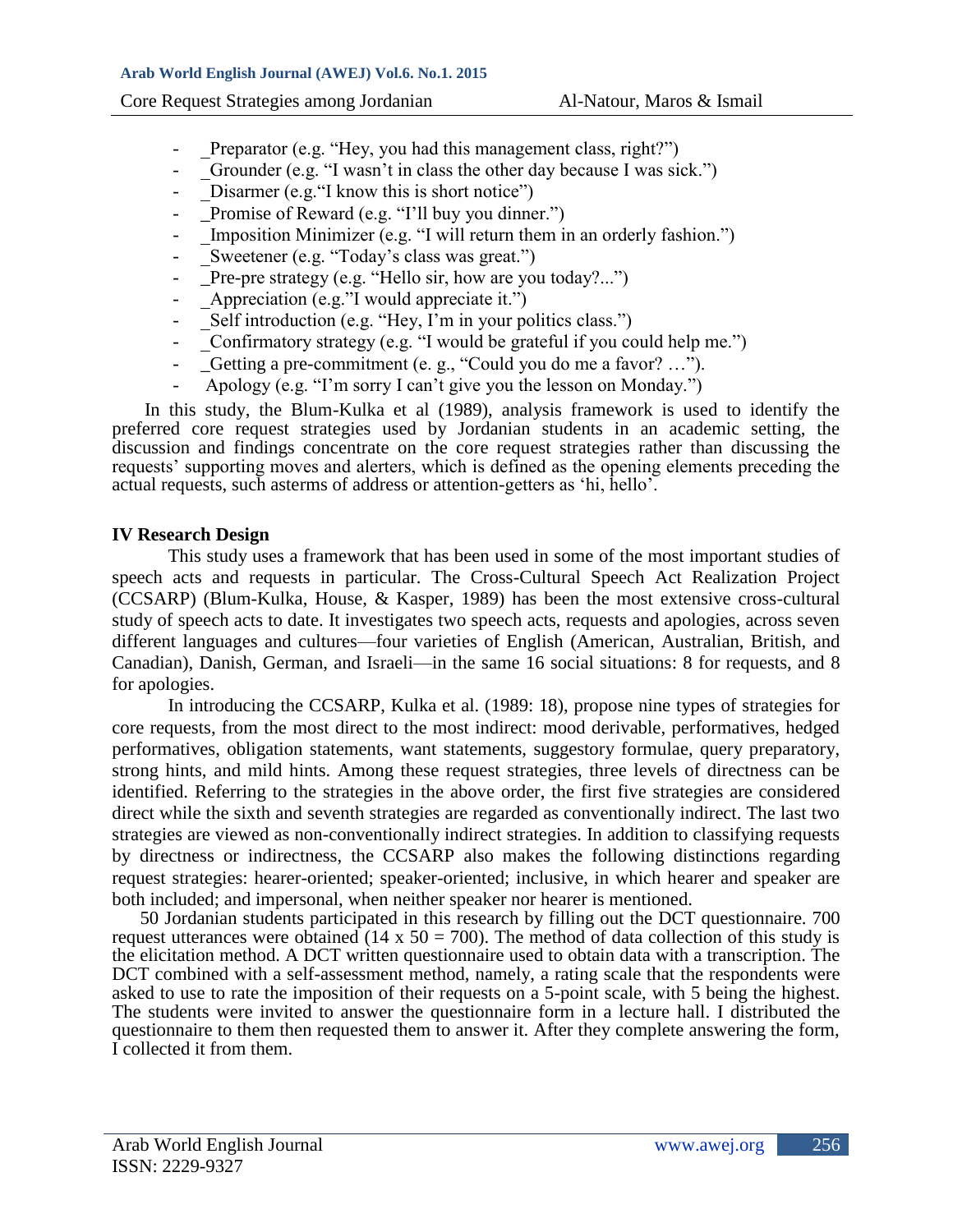#### *1 Research Instrument*

#### *A. DCT Questionnaire*

This study replicates the design of the Cross-Cultural Speech Act Realization Project (CCSARP) (Kulka et al., 1989). A DCT questionnaire was used as the primary method to obtain a sample of data on requestive features of the language used in this speaking act. A total of 14 request situations were included in the questionnaire and were designed to reflect the types of Jordanian interaction that would occur in the daily life of these students in an academic setting. These 14 request situations were designed to elicit the preferred core request strategy used by Jordanian students in an academic setting. The DCT was also combined with a self-assessment method, namely, a rating scale that the respondents were asked to use to rate the imposition of their requests on a 5-point scale, with 5 being the highest. A total of 50 Jordanian native speakers completed the questionnaire by providing 14 requests based on the 14 request situations. Each participant was given the questionnaire. The first part of the questionnaire consisted of some questions to obtain demographic information about the participants. Table 1 shows that more men than women participated in this study.

#### **Table 1.** *Distribution of the participants by gender*

# **Gender Frequency Percent** Male 45 86.0 Female 5 14.0

Total 50 100.0

Each participant also provided details of their age. On the basis of the information provided in the questionnaire, review appendix, each participant was allocated a code JS (number) = Jordanian student 1, 2, 3 which are used in the citation of examples in the analysis. Table 2 provides some examples of how each respondent in this study was identified.

| <b>Abbreviation</b> | Age | Gender | Abbreviation | Age | <b>Gender</b> |
|---------------------|-----|--------|--------------|-----|---------------|
|                     | 30s | Male   | JS26         | 20s | Male          |
| JS2                 | 20s | Male   | JS27         | 20s | Male          |

**Table 2***. Gender and Age of the Participants*

In this study, the researcher considered other strategies not mentioned in the CCSARP, name, inquiry strategy, permission strategy, mind strategy, and appreciation strategy. The inclusion of these additional strategies allows the incorporation of the element of culture, which was not taken into consideration in the CCSARP.

The names of the above strategies are based on the typical locutions used in the Arabic language. For example, the mind strategy is named after the word 'mind', which appears in the analysed utterances (e.g. 'Do you mind?' or 'Would you mind?').

### **V Findings**

The findings on the usage and the distribution of the request strategies in the core requests are presented in Table 3. Although request is found in all languages, the realization of this speech act varies according to the culture of the community. As noted earlier, some adaptations were made to the process of analysing the data, which were not adapted in the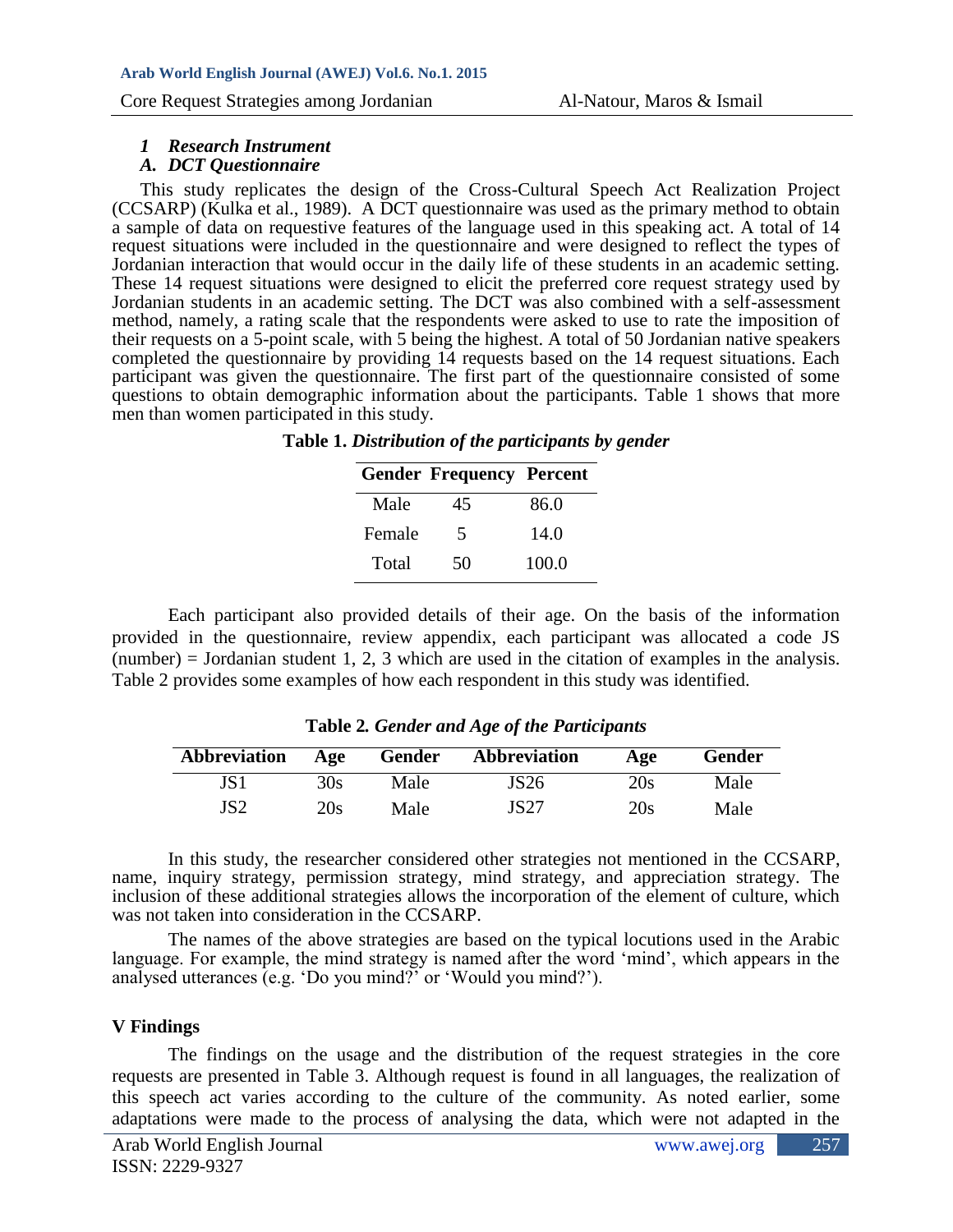CCSARP ((Kulka et al., 1989: 278). As a result, these new strategies are considered culturally specific manifestations that characterized the request in the Jordanian society. The additional strategies are marked with an asterisk (\*).

| <b>Strategy employed in core</b><br>request | <b>Frequency</b> | <b>Percentage</b> |
|---------------------------------------------|------------------|-------------------|
| 1. Preparatory strategies                   | 335              | 47.86%            |
| 2. Inquiry strategies*                      | 105              | 15%               |
| Hint strategies<br>3.                       | 73               | 10.44%            |
| 4. Permission strategies*                   | 49               | 7%                |
| 5. Mind strategies*                         | 43               | 6.15%             |
| 6. Intention strategies                     | 38               | 5.43%             |
| Want inquiry<br>7.                          | 23               | 3.26%             |
| Need statement<br>8.                        | 20               | 2.86%             |
| Appreciation<br>9.<br>strategies*           | 7                | 1%                |
| 10. Mood derivable                          | 7                | 1%                |
| Total                                       | 700              | 100%              |

**Table 3.** *Distribution of strategies used in Jordanian students' core requests*

The following discussion elaborates on the findings presented in Table 3 As indicated in the table; Jordanian students employed all the 10 types of core request strategies investigated in this study. The findings for each of these strategies are explained in detail with some examples.

# *A Preparatory Strategy*

The preparatory strategy (can, could) was by far the most frequent strategy employed in the Jordanian students' core requests. Altogether, the preparatory strategy accounted for 335/700 or 47.86% of the total core request strategies. This strategy conventionally checks on the preparatory condition for the feasibility of the request. The results show that the Jordanian students' requests typically involved the verbs of possibility (الممكن): "can" as in example (1) or "could" as in example (2).

(1) Can I borrow your dictionary for a moment? I just want to understand the meaning of this word. (JS 1)

(2) I am going to get a new job in a company and need a recommendation letter from my lecturers. Do you think you could write me a good one? (JS 5)

The use of internal modifications with the preparatory strategy is illustrated in example (3) below:

(3) I need a letter of recommendation. I was wondering if you could write it for me. (JS 4).

Some respondents' requests also contained internal modifications (linguistic elements or syntactical structures within the request proper) and they appeared to be widely used in this type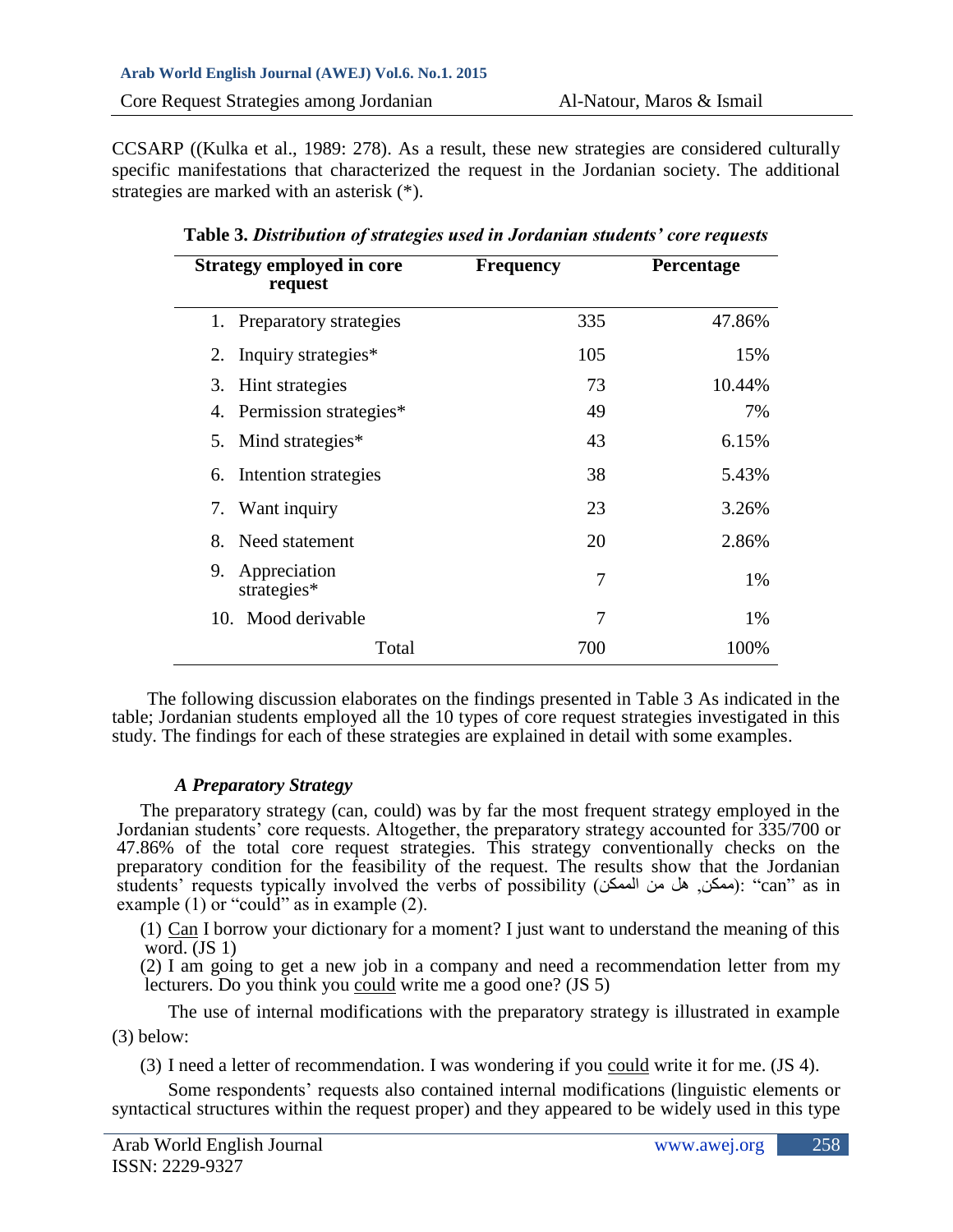of request strategy. For instance in example (3), the internal modification, *akon mamnonanlaka, akon saeedan jedan, atmana katheran*,)كثيرا أتمنى ,جدا سعيد أكون ,لك ممنونا أكون ), which means 'I was wondering, I hope, I wish' was added to the basic core request. In fact, a few internal modifications accompany the core requests with preparatory strategy, as illustrated in examples (4) and (5):

(4) Excuse me, I'm looking for a book, but I can't find it here. Do you happen to know where it might be? (JS 9)

(5) I was hoping you could tell me if the Chairperson is in. If not, do you know when he/she will return? (JS11).

#### *A. Inquiry Strategy*

As shown in Table 3, the inquiry strategy was the second most- used strategy accounting for 105/ 700 or 15% of the total core requests. This type of request was ordinarily used to ask for information, as in examples  $(6)$  and  $(7)$ :

(6) Excuse me, is the Chairperson in the office right now? (JS 4)

(7) Hello, do you know where the medical centre is? (JS 2)

#### **B. Permission Strategy**

The permission strategy occurred 49 times, accounting for 7% of the total core requests. In this strategy, the speaker asks the hearer for permission to perform the requested action as in examples  $(8)$  and  $(9)$ . Here, terms such as 'may I' or 'might I' were used:

(8) May I borrow your camera? I have an invitation to the International Students' Celebration this weekend. (JS9)

(9) Excuse me, might I borrow a pen for class? (JS11)

#### **C. Mind Strategy**

The mind strategy occurred 43 times, accounting for 6.15% of the total core requests. At this point, it is important to note that permission and mind strategies are functionally similar to the preparatory strategy in that they conventionally check on preliminary conditions for the realization of the request.

In employing the mind strategy, the speaker checks if the hearer has any objection to performing the request as in examples  $(10)$  and  $(11)$ :

(10) I have a university conference that requires some photos; do you mind if I use your camera? It'll only be for a day or so. (JS 8)

(11) Would you mind if I ask you to help me move this weekend? (JS 9)

#### *D. Hint Strategy*

The hint strategy occurred 73 times or 10.44%. The relative frequency of hint was obviously a function of inferences in specific contexts, as in example (12), where the speaker was asking to borrow lunch money.

(12) I forgot to bring my wallet today. (JS 4)

### *E. Intention Strategy*

The intention strategy, which occurred 38/700 times (5.43%) in the data, is used when the speaker wants to check a precondition, namely, the addressee's willingness to fulfil the request, as in examples  $(13)$  and  $(14)$ :

- (13) I forgot my wallet. Will you lend me 10 ringgit? (JS 2)
- (14) Would you please extend the deadline? I have another exam in this course on the same day.  $(JS 7)$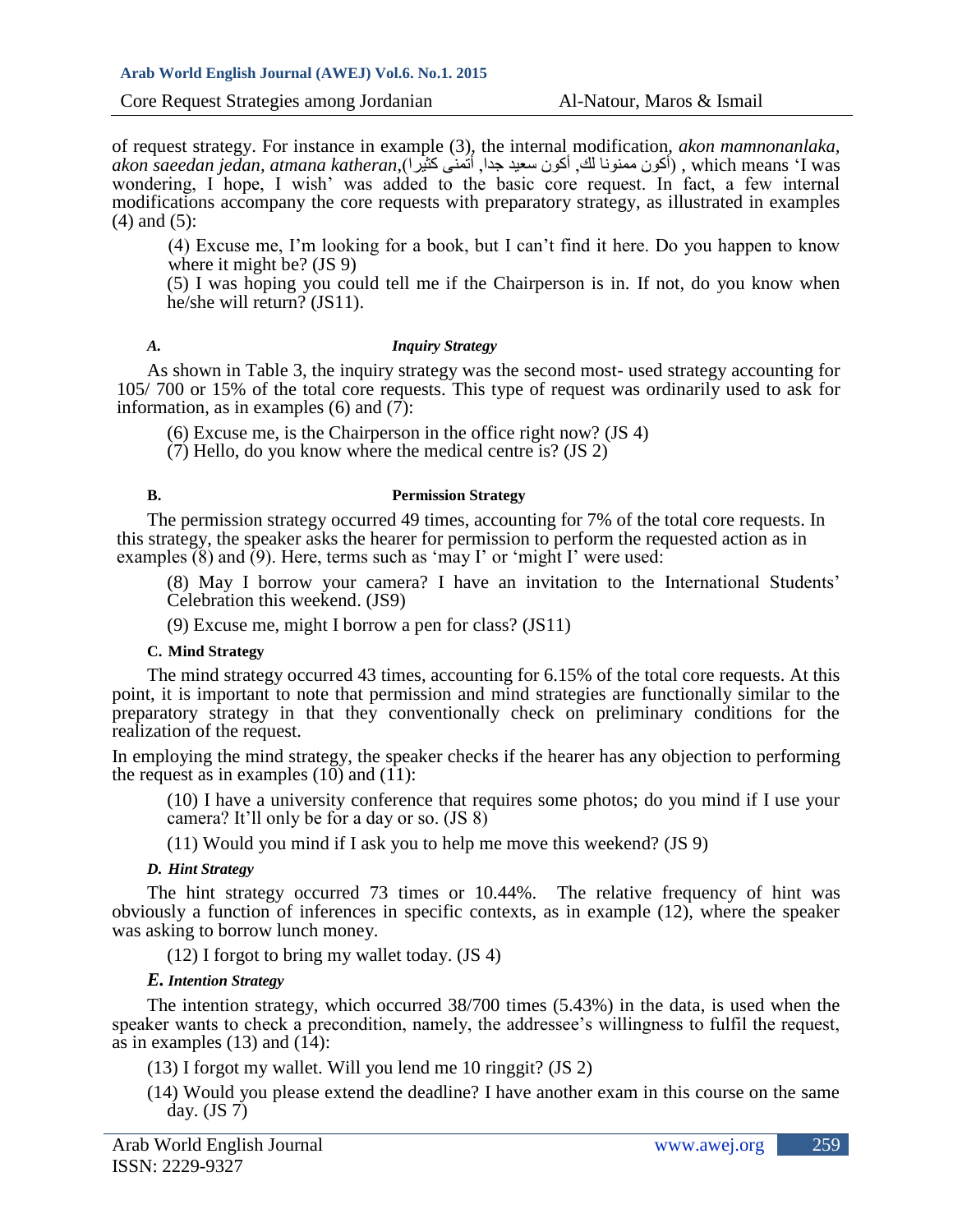It is appeared in the data of this research that the requests involving the intention strategy were usually made from the hearer's perspective.

#### *F. Want Inquiry Strategy*

Want inquiries occurred 23 times (3.26%) and were more frequently used than the intention strategy. In this strategy, the speaker phrases the request locution as if they are checking to see whether the hearer would like to do the requested action, as in examples (15) and (16):

(15) Do you want to help me move? (JS 15)

(16) Excuse me Professor Salih, would you be willing to write me a letter of recommendation? (JS 3)

#### *G. Need Statement Strategy*

Need statements, as illustrated by example 17, occurred 20 times (2.86%).

(17) Hello Professor Ahmad, how are you? I need to make an appointment with you to talk about my thesis. Do you know when you will be free? (JS 5)

#### *H. Appreciation Strategy*

The appreciation strategy as in example (18), occurred in 7 instances, accounting for 1% of the total core requests.

(18) I would greatly appreciate your help Professor Salim if you could lend me the reference book. It is not in the library. (JS 22)

#### *I. Mood Derivable Strategy*

The mood derivable strategy as in example (19), also occurred 7 times (1%).

(19) Hi sir, you buy lunch today. I'll get it next time. (JS 6)

The use of the mood strategy (the imperative) is rare and it only occurred scenarios involving close friends (situational questionnaire 1 and 2), i.e., in contexts with no social distance. Jordanian students sometimes use this strategy because there is a strong friendship between the requester and requestee (for example, best friends), and also because there is solidarity between the requester and requestee.

#### **VI Discussion of Results**

The results indicate that the most preferred core request strategy was the preparatory strategy which conventionally checks on the preparatory condition for the feasibility of the request. The Jordanian students' requests in this category typically involved the verbs of possibility )الممكن من هل ,ممكن (*Momkin, Hal mnalmomkin*, (can or could), for example, 'I forgot my wallet. Could you lend me 10 ringgit?' (JS 2). The usage of this strategy is a polite gesture to the requestee in the Jordanian culture. The other core request strategies which were used are mentioned in table. 3. All these strategies were identified in the analysis with examples for each strategy.

This study contributes to cross-cultural understanding in that it has identified the manner in which Jordanian students in a public university in Malaysia performed the speech act of making a request. In the context of other cultures, they might be perceived by others as impolite or insincere whenever they were engaged in this face- threatening act. An overall view of the request data collected from DCT questionnaire revealed that indirectness was the most preferred approach employed by the subjects in almost all situations. According to Reiter (2000), this "could be explained by the fact that in uttering a conventionally indirect request the speaker is balancing clarity and non-coerciveness, hence ensuring that his/her utterance will have the correct interpretation and the right impact, thus leading to success" (p.173). The preparatory strategy is the most preferred among Jordanian students in the academic setting, usually in the forms of 'can' or 'could' to check the feasibility of the request. This indicates that Jordanian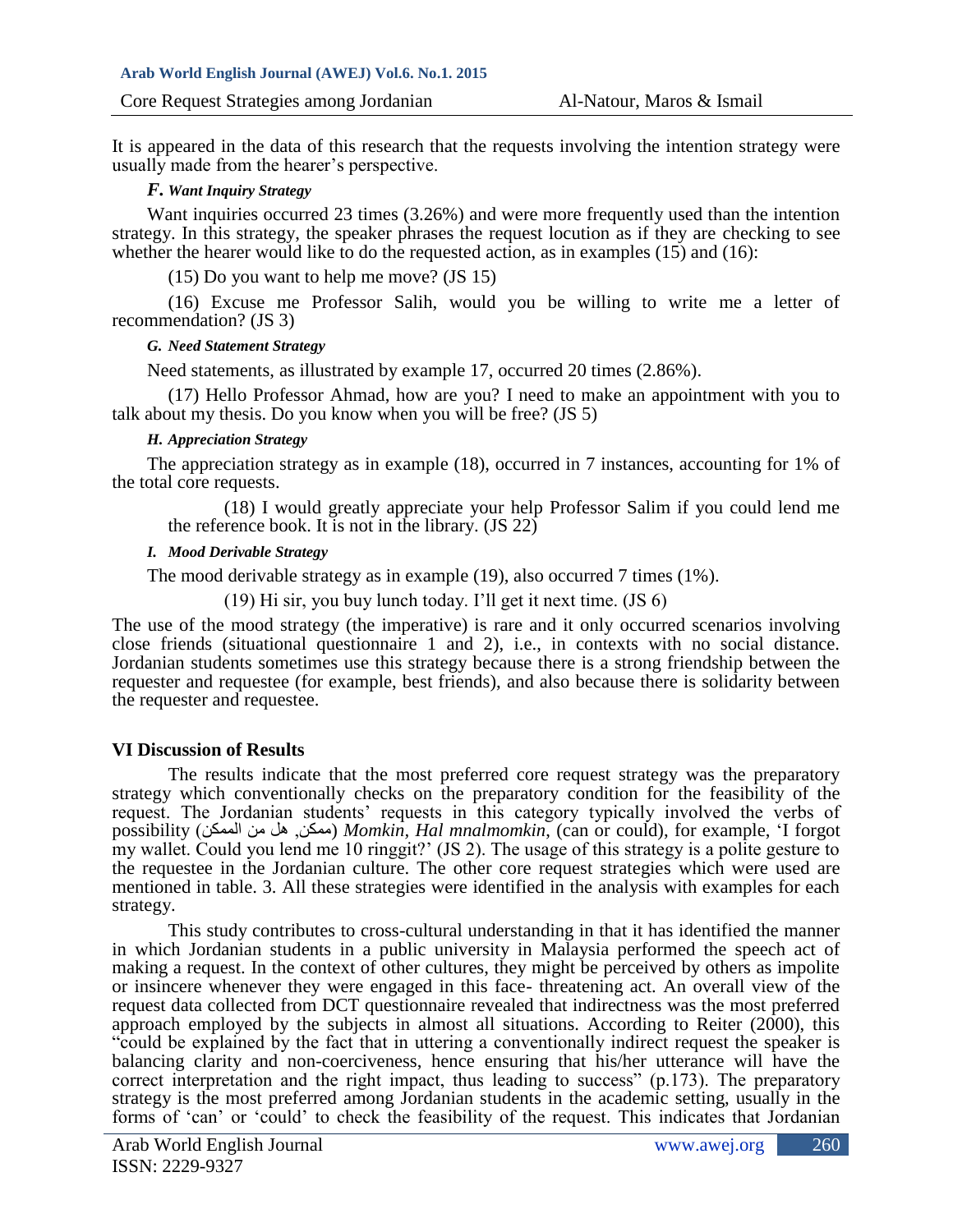postgraduate students used strategies to make requests politely and indirectly. As claimed by Blum-Kulka (1989), conventional indirectness is often employed during the negotiation of face, which allows interlocutors to end the interaction successfully and politely.

As for the production of the requests, certain sociolinguistic principles characterized the performance of the Jordanian students in terms of semantic formulae including both "request head act strategies" and "request supportive move strategies" such as the following example, *(4) Excuse me, I'm looking for a book, but I can't find it here. Do you happen to know where it might be? (JS 9).* Jordanian students prefer to use the grounding external modifier as mentioned in the example (4) "*Excuse me, I'm looking for a book, but I can't find it here."* They Use this type of external modifier to be indirect in their request.

It was also found that Jordanian students utilized their preferred strategies in making requests; and it was clear that they used many external modifications (supporting moves) in their requests with the preparatory strategy being the most used modification strategy among the Jordanian students. This implies that it is their language norms and culture that determine the choice of certain speech act strategies because the culture of Jordanian society encourages a person to be more polite and indirect in their speech.

The discussion above would not be objective if it judges the directness or indirectness of the requests solely on the strategies used for the core requests, although it might be the most salient indicator. Keeping the similarities and differences in mind can help resolve possible misunderstandings in cross-cultural communication, and enable people from different cultures to make appropriate requests that comply with the rules of the target language so that, ideally, they can achieve their goals without seeming to be discourteous.

### **VII Conclusion**

In this study, the features of the Jordanian students' requests in each of 14 situations were discussed, including the weight of imposition in each request, and the core request strategies chosen. It was found that the Jordanian students preferred to use the preparatory strategy which occurred in 335 out of 700 instances, regardless of the context and the change in social variables. However, there was an increase in the use of other strategies when the requestee had greater power than the requestor (situation 11) or when the weight of the request was relatively high (situation 5). Social distance in terms of familiarity and social power seemed to exert a lot of influence on the choice of core strategy employed by Jordanian students' when making their requests, as the preparatory strategy was the most used strategy regardless of the social variables, except in the case of requests for information.

The preparatory strategy was also used to alert the hearer about the ensuing request by announcing that he or she would make a request by asking about a potential availability of the hearer for carrying out the request. The external modification 'imposition minimizers' were also common.

This research provides insights that could be of use to other researchers working in this field. For instance, the data for this research was provided by native speakers of Arabic languages, in this case Jordanian students in an academic setting. This could serve as a base line for comparison with the learners' realization behaviour to detect possible deviant realization patterns which may be caused by interference from their first language. Moreover, future research could focus on defining the social variables or include more social factors in the study.

To conclude, it should be noted that Jordanian students in Malaysia interact with other students from different cultures, such as Malaysians, Chinese and Indian as well as Englishspeaking international students. In this broad cultural mix, the possibility of misunderstandings among students is high. Although there may be similarities in the strategies of requests, politeness and directness in all these groups, they perform requests differently. While some cultures prefer indirectness and politeness; the actual performance of politeness and indirectness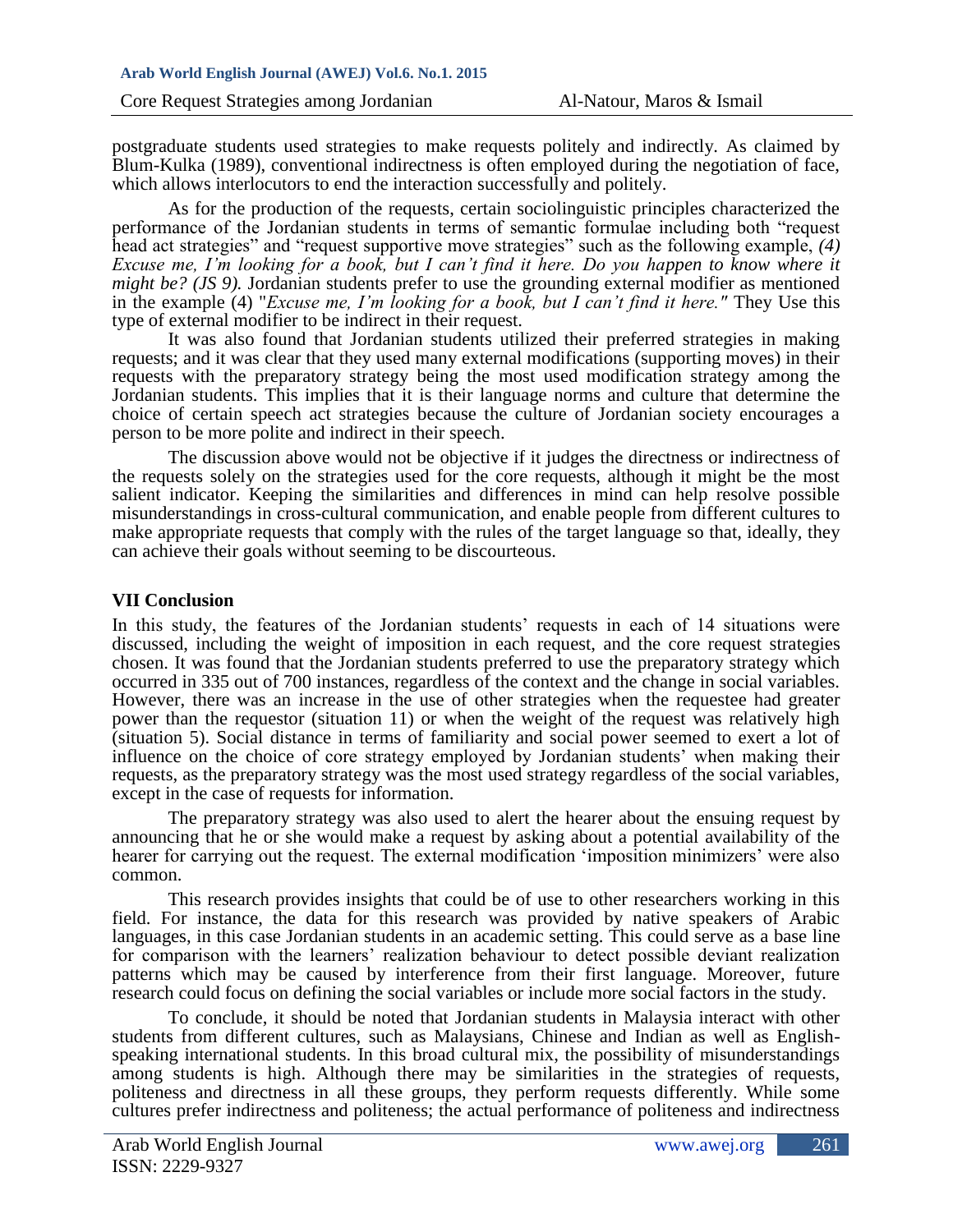may be different from one culture to another. What is polite for the Jordanian students may be considered as impolite in the Malay or English cultures. When the Jordanian students in university try to be polite to their classmates and lecturers, they actually use the strategies of their first language in making requests. However, sometimes they rely on a direct and literal translation (word for word) of their native language into the target language, which results in some cases being misunderstood. It is hoped that this study will provide a better understanding of the request strategies of Jordanian students and contribute to improve cross-cultural understanding. This research could be extended to investigate the politeness phenomenon in Jordanian family and social contexts in relation to Islamic values.

### **VIII Implication**

The responses of the participants to the DCT questionnaire revealed that they prefer the preparatory core strategies and grounding external modification. Jordanian preferred indirect core request strategy and evade being direct in their requests. It is clear that they used external and internal modification to make their request more suitable for the requestee based on their culture. This research could be extended to investigate the politeness phenomenon in Jordanian family and social contexts in relation to Islamic values.

# **About the Author:**

Mouad Mohammed Al-Natour is from Jordan. I am a PhD candidate in the national university of Malaysia UKM. I have completed my masters in the same university UKM. My research filed is sociolinguistics. My research concentration is on the studies of im/politeness cross-cultures.

# **IX References**

- Abdul Sattar. (2009). Iraqi Postgraduates' Production and Perception of Requests: A Pilot Study, *The International Journal of Language Society and Culture,*29,56-70. ISSN 1327-774X.
- AL-Ammar, M. (2000). The Linguistic Strategies and Realizations of Request Behaviour in Spoken English and Arabic among Saudi Female English Majors at Riyadh College of Arts.Unpublished M.A. Thesis. King Saud University. Riyadh.
- Al-Eryani, A. A. (2007). Refusal strategies by Yemeni EFL learners, *Asian EFL Journal*, 9,2, 19-34.
- Al-Khatib, M. A. (2001). The Pragmatics of Letter-writing, *World Englishes*, 20,2, 179 -200.
- Blum-Kulka, S., House, J. & Kasper, G. (1989).*Cross-Cultural Pragmatics: Requests and Apologies*. Norwood, New Jersey: Ablex Publishing Corporation.
- Brown, P, & Levinson, S.C. (1987).*Politeness: Some Universals In Languages Usage*. Cambridge: Cambridge University Press.
- Cohen, R. (1990). *Culture and Conflict in Egyptian–Israeli Relations: A Dialogue of the Deaf. Indianapolis*, IN: Indiana University Press.
- EL-Shazly, A. (1993). Requesting Strategies in American English, Egyptian Arabic and English as Spoken by Egyptian Second Language Learners. Unpublished MA. Thesis American, University. Cairo.
- Gudykunst, W. B., Matsumoto, Y., Ting-Toomey, S., Nishida, T., Kim, K., & Heyman, S.(1996) *The Influence of Cultural Individualism-Collectivism, Self Construals, and Individual-*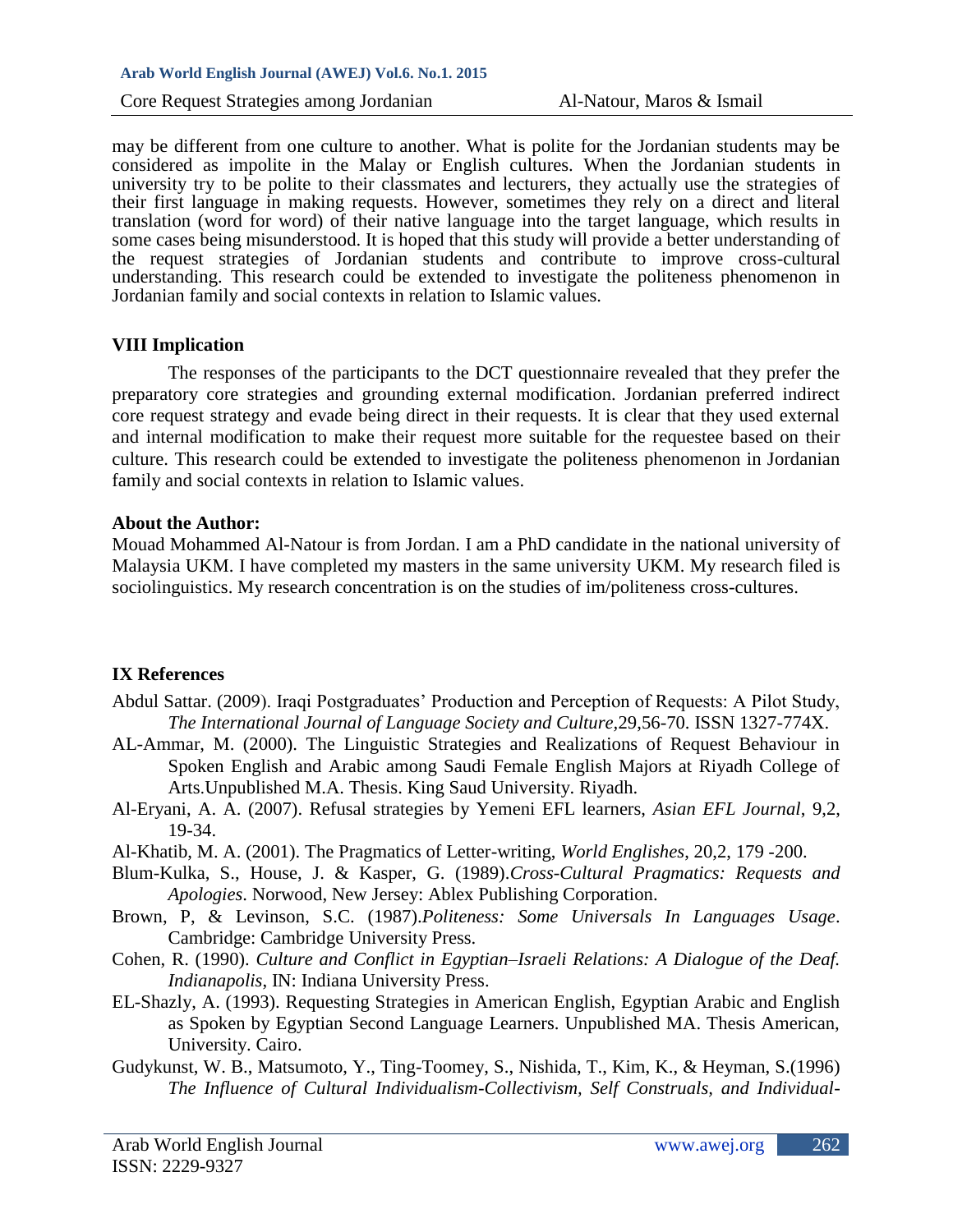*Values on Communication Styles Across Cultures*. Human Communication Research 22, 510–543.

Hall, E.T. (1976). *Beyond Culture*. New York: Doubleday.

- Kasper, G. & Dahl, M. (1991).*Research Methods in Language Pragmatics.Honoluolu*. HI: National Foreign Language Resource Center, University of Hawaii Press: Second Language Teaching & Curriculum Center.
- Locher, M.,& Watts R. (2005). "Politeness Theory and Relational Work, *Journal of Politeness Research*, 1,1, 9-33.
- Labov,W.(1972). Rule for Ritual Insults. In Sudnow, D. (ed.) *Studies in Social Interaction* (pp. 120-69). New York: Free Press.
- Reiter, R.(2000).Linguistic Politeness in Britain and Uruguay: A Contrastive Study of Request and Apology. *Amsterdam Philadelphia: Benjamins J. Publishing Company.*
- Umar, A. (2004). Request Strategies as Used by Advanced Arab Learners, *Journal of Educational & Social Sciences & Humanities,* 16,1, 42-87.
- Wolfson, N. (1983). An Empirical Based Analysis of Complementing Behavior in American English. In N. Wolfson &Judd (Eds.), *sociolinguistics and language acquisition* (pp. 82- 95).Rowley, MA: Newbury House.

# **X Appendices**

# **A. Appendix (A) DCT Questionnaire**

Thank you for participating in this survey. We have created **14 situations** to explore the preferred request strategies that the Jordanian students use in the academic setting. Please try to imagine that these situations are real and please write down what you would say in these situations in real life.

# **Part 1:**

Personal information: Age: 20s 30s 40s 50s Gender: Male or Female Are you an Undergraduate or Graduate student? Please circle: Undergraduate, Graduate In which state of Jordan were you born?

**Part 2:** The following DCT Questionnaire contains the situations combined with the impositions ranking scale.

| <b>1.</b> You are a student. Your best friend has just<br>bought an expensive new camera. You ask<br>your best friend to lend it to you since you are<br>going to a club activity this weekend.<br>What would you say to your best friend? | Please judge the imposition in this request on a<br>scale from 1 to 5.<br>1 is the LEAST imposing all the way to 5, which<br>is the MOST imposing. |
|--------------------------------------------------------------------------------------------------------------------------------------------------------------------------------------------------------------------------------------------|----------------------------------------------------------------------------------------------------------------------------------------------------|
|                                                                                                                                                                                                                                            | Please underline the level chosen for this request<br>below.                                                                                       |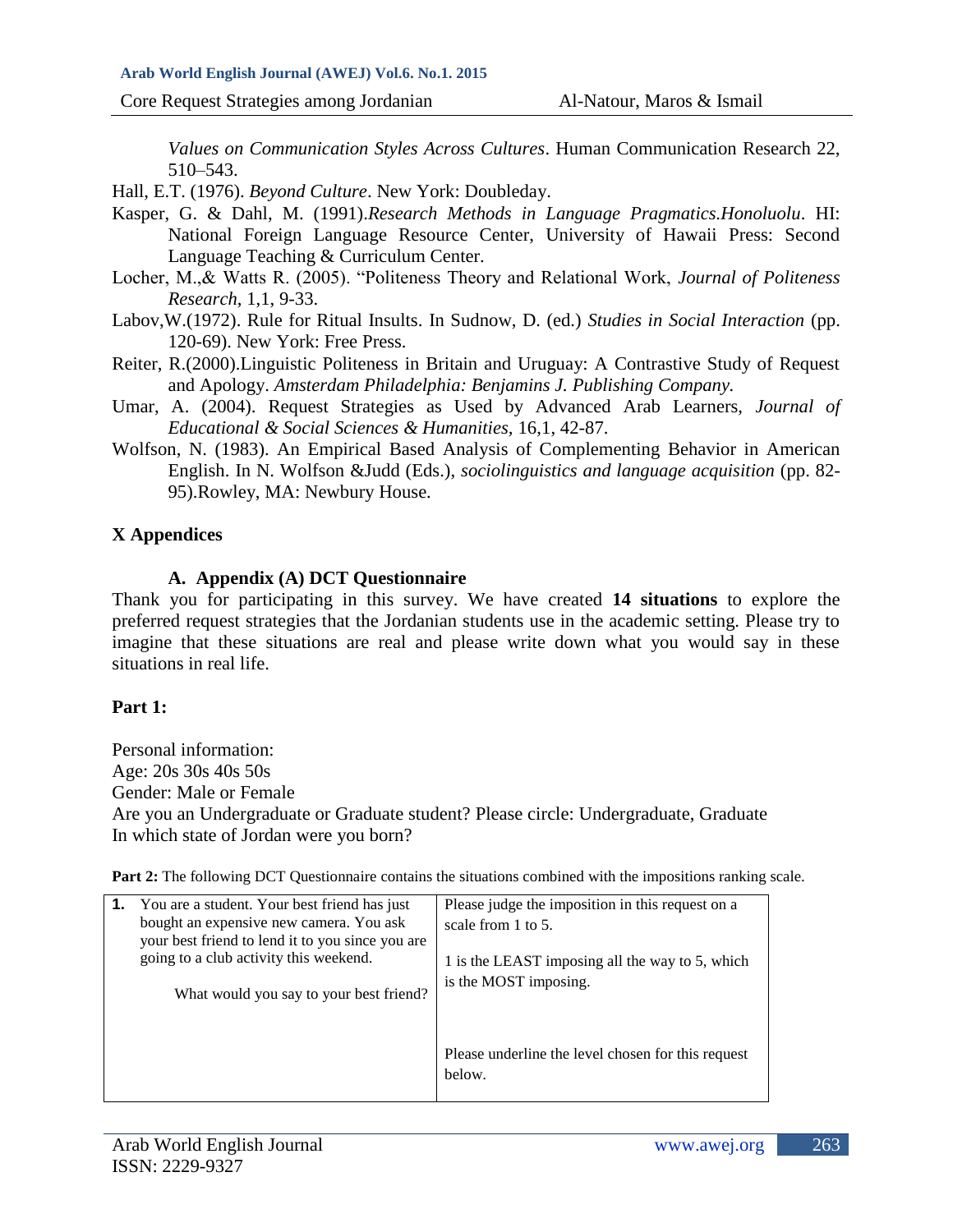# Core Request Strategies among Jordanian Al-Natour, Maros & Ismail

| You are a student. You ask your best friend to<br>2.<br>lend you RM10 for lunch since you forgot<br>bring your wallet and you are very hungry.<br>What would you say to your best friend:                  | $1 \t2 \t3 \t4 \t5$<br>Please judge the imposition in this request on a<br>scale from 1 to 5.<br>1 is the LEAST imposing all the way to 5, which<br>is the MOST imposing.<br>Please underline the level chosen for this request<br>below.<br>$1 \t2 \t3 \t4 \t5$ |
|------------------------------------------------------------------------------------------------------------------------------------------------------------------------------------------------------------|------------------------------------------------------------------------------------------------------------------------------------------------------------------------------------------------------------------------------------------------------------------|
| 3. You are a new student on campus<br>looking for the medical center. You ask a male<br>student walking towards you where it is.                                                                           | Please judge the imposition in this request on a<br>scale from 1 to 5.<br>1 is the LEAST imposing all the way to 5, which<br>is the MOST imposing.                                                                                                               |
| What would you say to him?                                                                                                                                                                                 | Please underline the level chosen for this request<br>below.<br>$2 \t3 \t4 \t5$<br>1                                                                                                                                                                             |
| 4. You are a student in a computer lab. You<br>looked in your school bag for a pen, but could not<br>find one. You see a girl sitting next to you with<br>extra pens. You decide to borrow a pen from her. | Please judge the imposition in this request on a<br>scale from 1 to 5.<br>1 is the LEAST imposing all the way to 5, which<br>is the MOST imposing.                                                                                                               |
| What would you say to her?                                                                                                                                                                                 | Please underline the level chosen for this request<br>below.<br>$1 \t2 \t3 \t4 \t5$                                                                                                                                                                              |
| 5. You are a moving out next weekend. You<br>would like to ask your friend to help you move<br>out.                                                                                                        | Please judge the imposition in this request on a<br>scale from 1 to 5.<br>1 is the LEAST imposing all the way to 5, which<br>is the MOST imposing.                                                                                                               |
| What would you say?                                                                                                                                                                                        | Please underline the level chosen for this request<br>below.<br>$2 \t3 \t4 \t5$<br>$\mathbf{1}$                                                                                                                                                                  |
| 6. You need to know the time and you see a<br>female classmate sitting behind you has a watch.<br>You have only talked to her occasionally and do<br>Arab World English Journal                            | Please judge the imposition in this request on a<br>scale from 1 to 5.<br>www.awej.org                                                                                                                                                                           |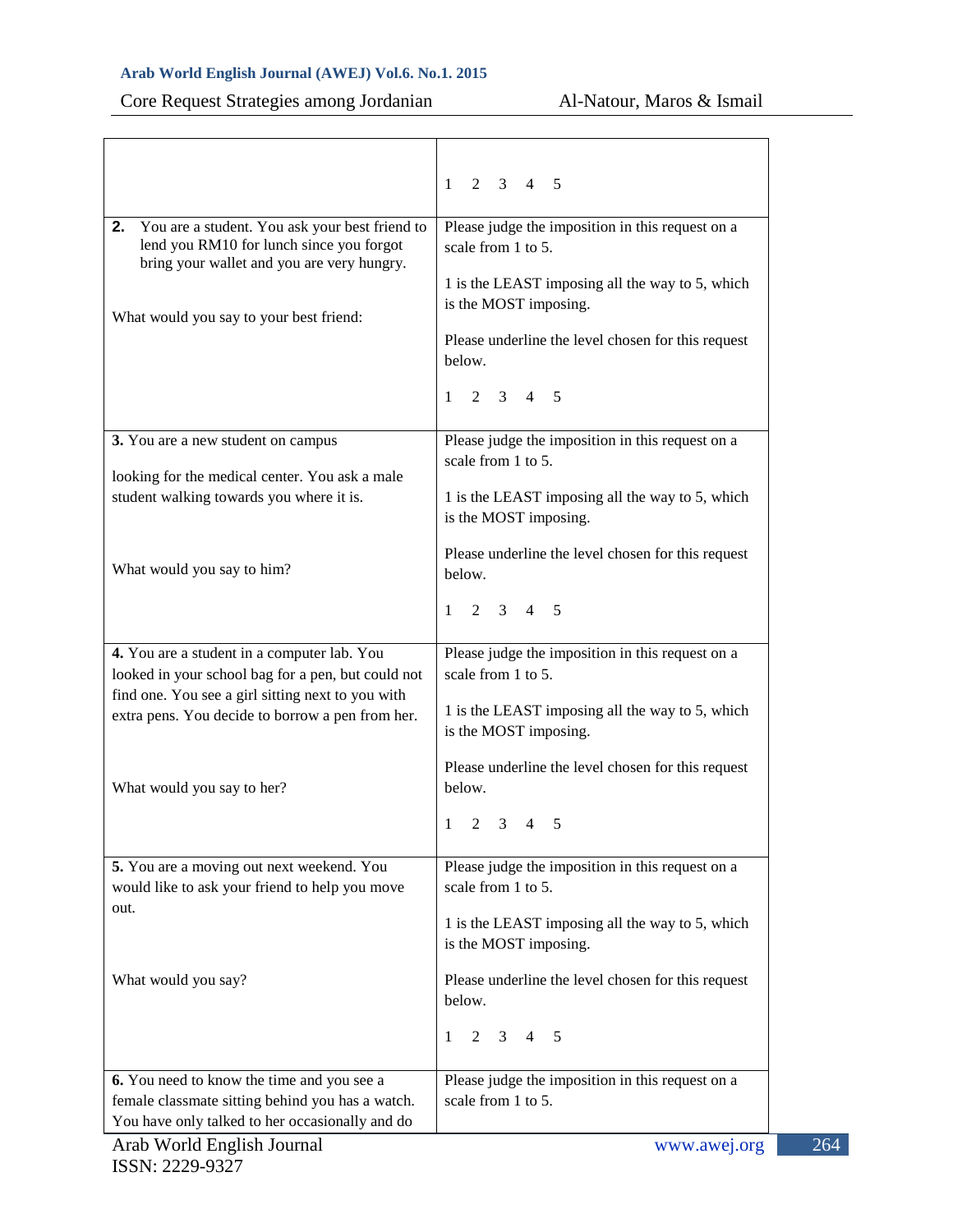| Core Request Strategies among Jordanian |  |  |
|-----------------------------------------|--|--|
|                                         |  |  |

| not know her very well.                                                                         | 1 is the LEAST imposing all the way to 5, which                          |
|-------------------------------------------------------------------------------------------------|--------------------------------------------------------------------------|
|                                                                                                 | is the MOST imposing.                                                    |
| What would you say to her?                                                                      | Please underline the level chosen for this request                       |
|                                                                                                 | below.                                                                   |
|                                                                                                 |                                                                          |
|                                                                                                 | $2 \t3 \t4 \t5$<br>$\mathbf{1}$                                          |
| 7. In a language class when you are reading an<br>article, you come across an unknown word. You | Please judge the imposition in this request on a<br>scale from 1 to 5.   |
| see that a male classmate sitting next to you has a                                             |                                                                          |
| concise dictionary on his desk, so you ask him if                                               | 1 is the LEAST imposing all the way to 5, which<br>is the MOST imposing. |
| you could borrow it for a second.                                                               |                                                                          |
| What would you say to him?                                                                      | Please underline the level chosen for this request<br>below.             |
|                                                                                                 | $1 \t2 \t3 \t4 \t5$                                                      |
| 8. Due to some family-related reasons you are not                                               | Please judge the imposition in this request on a                         |
| able to finish a paper on time. You would like to                                               | scale from 1 to 5.                                                       |
| ask your male instructor for permission to extend                                               | 1 is the LEAST imposing all the way to 5, which                          |
| the deadline.                                                                                   | is the MOST imposing.                                                    |
| What would you say to him?                                                                      |                                                                          |
|                                                                                                 | Please underline the level chosen for this request<br>below.             |
|                                                                                                 |                                                                          |
|                                                                                                 | 2 3 4 5<br>$\mathbf{1}$                                                  |
| 9. You were sick and missed your exam, so you                                                   | Please judge the imposition in this request on a                         |
| ask your female instructor if she would give you a                                              | scale from 1 to 5.                                                       |
| make-up exam.                                                                                   | 1 is the LEAST imposing all the way to 5, which                          |
| What would you say to her?                                                                      | is the MOST imposing.                                                    |
|                                                                                                 |                                                                          |
|                                                                                                 | Please underline the level chosen for this request<br>below.             |
|                                                                                                 | $2 \t3 \t4 \t5$<br>1                                                     |
| 10. You are asking your advisor who is a                                                        | Please judge the imposition in this request on a                         |
|                                                                                                 | scale from 1 to 5.                                                       |
| male professor if he could lend you the                                                         | 1 is the LEAST imposing all the way to 5, which                          |
| reference book since you could not find it in the<br>library.                                   | is the MOST imposing.                                                    |
|                                                                                                 | Please underline the level chosen for this request<br>below.             |
|                                                                                                 |                                                                          |